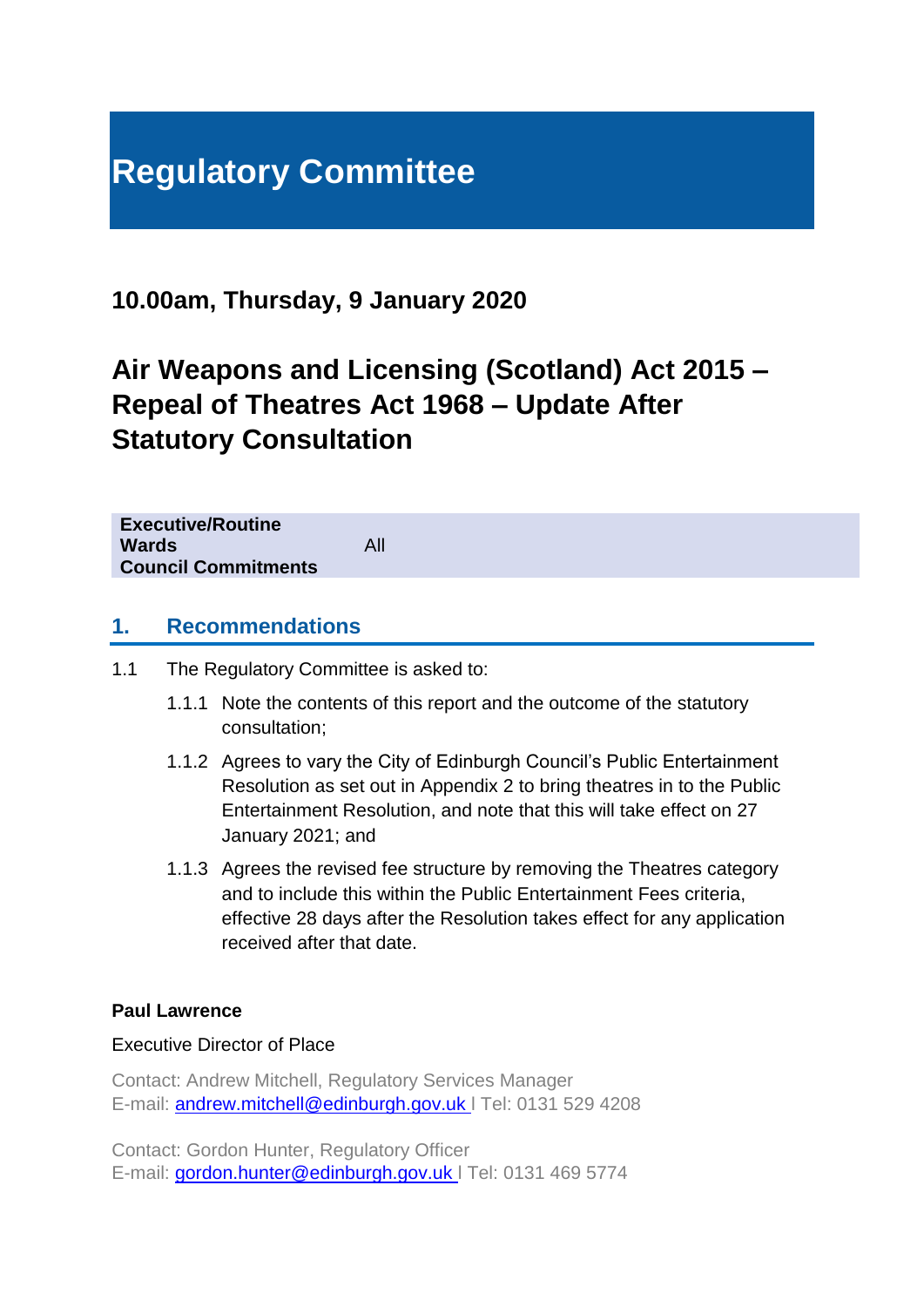# **Report**

# **Air Weapons and Licensing (Scotland) Act 2015 – Repeal of Theatres Act 1968 – Update After Initial Consultation**

## **2. Executive Summary**

2.1 This report provides the Committee with an update following the statutory consultation and requests that the Committee vary its Public Entertainment Resolution to include any theatrical performances including plays, ballet, comedy and musical productions within the Council's Public Entertainment Resolution.

## **3. Background**

- 3.1 The Theatres Act 1968 ('the 1968 Act') provides a licensing regime for premises which are used for the public performance of plays. Section 41 of the Civic Government (Scotland) Act 1982 ('the 1982 Act') provides a discretionary licensing regime for places of public entertainment, and the definition of "place of public entertainment" in section 41(2) specifically excludes premises which are currently licensed under the 1968 Act. Prior to the commencement of section 74 of the Air Weapons and Licensing (Scotland) 2015 Act ('the 2015 Act'), theatres were required to be licensed under the 1968 Act and were therefore exempt from the licensing regime under the 1982 Act.
- 3.2 Section 74 of the 2015 Act repeals the 1968 Act and thus removes the licensing requirement. Section 74 also amends section 41 of the 1982 Act to remove the exemption of theatres from the definition of "place of public entertainment". This change in legislation allows a local authority to resolve under section 9 of the 1982 Act to license theatres under its public entertainment licensing regime, should it choose to do so.
- 3.3 Where a local authority passes a resolution to license theatres, there is a required period of at least nine months between the date the resolution is passed and the date it comes into effect. As theatres must currently be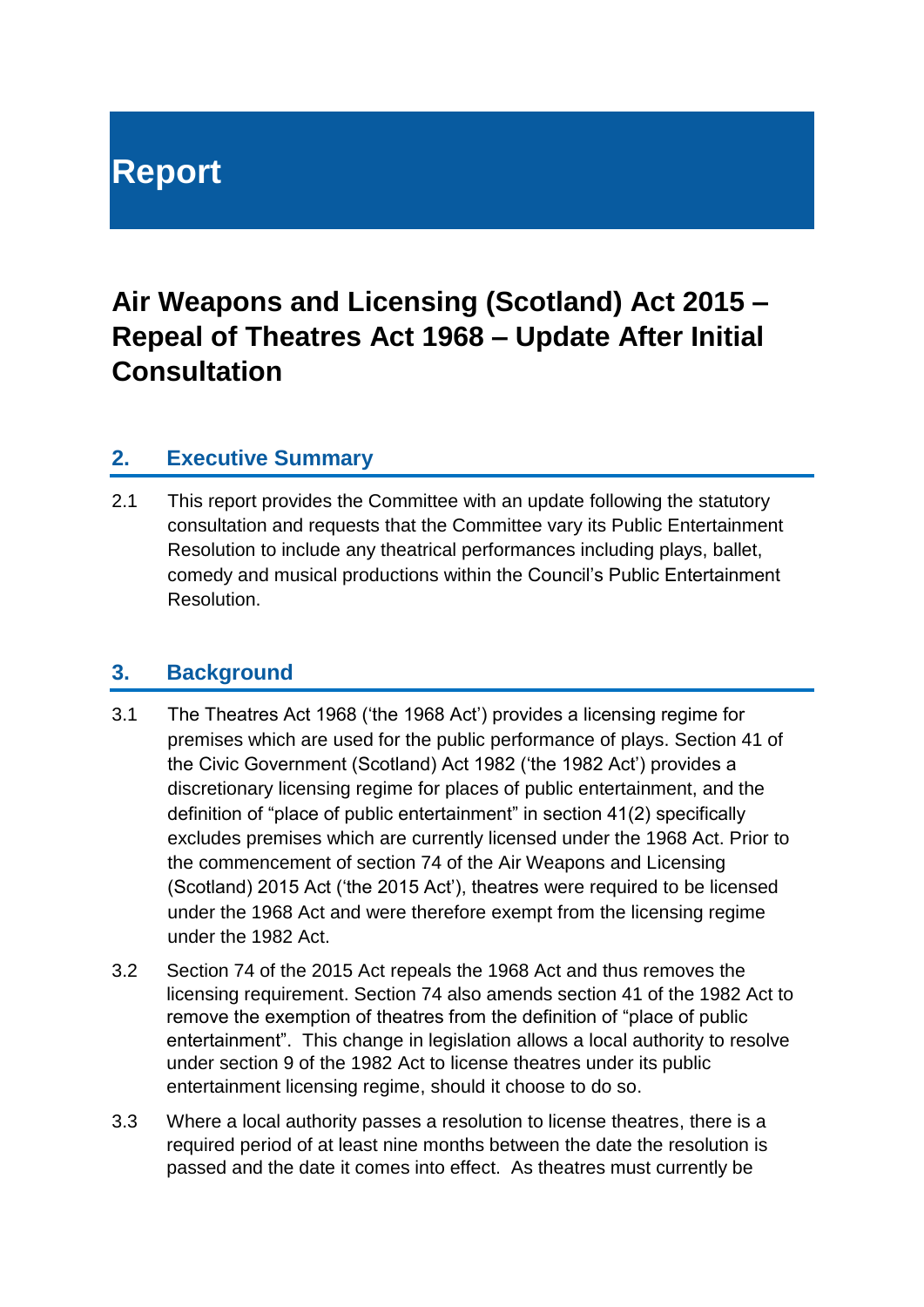licensed under the Theatres Act 1968, the commencement of section 74 is in two parts. The amendments to section 41 of the 1982 Act have now been brought into force with the repeal of the 1968 licensing regime on 27 January 2021. This is to provide local authorities with time to make a resolution to license theatres under the public entertainment licensing regime, and to have that regime in place by the time mandatory theatre licensing comes to an end, should they choose to do so. This should also give theatres requiring a licence sufficient time to apply and to secure a licence under the new scheme, before the existing scheme is repealed.

3.4 The licensing of places of public entertainment is governed by section 41 of the 1982 Act. A public entertainment licence is required for the use of premises as a place of public entertainment. The 1982 Act defines "place of public entertainment" as:

> *"any place where on payment of money or money's worth, members of the public are admitted or may use any facilities for the purposes of entertainment or recreation…"*

The Council's Public Entertainment Resolution 2014 sets out a list of premises which are required to be licensed (Appendix 1).

- 3.5 The current public entertainment resolution took effect on 7 March 2014, following previous changes to policy.
- 3.6 In addition to a Theatre Licence, the majority of large theatres within the local authority area also have a licence granted under the Licensing (Scotland) Act 2005 and will therefore be exempt from a licence required under the 1982 Act.
- 3.7 The proposal to add theatres to the Public Entertainment Resolution is not an additional licensing burden but will allow the local authority to maintain an appropriate level of control in items of public safety, similar to that under the 1968 Act.
- 3.8 As directed by the committee at its meeting on 11 March 2019 an initial consultation on the proposed changes was published on the Council's Consultation Hub between 10 June and 18 July 2019 with a view to changing the Public Entertainment Resolution to include theatrical performances.

## **4. Main report**

- 4.1 As directed by the committee at its meeting on 19 August 2019 the statutory consultation was published with the proposed changes in the Edinburgh Evening News on 25 September 2019 (Appendix 1).
- 4.2 No responses were received in relation to the statutory consultation notice.
- 4.3 The steps for varying the resolution are specified in Section 9 of the 1982 Act. The consultation phase is now complete. If the Committee approves the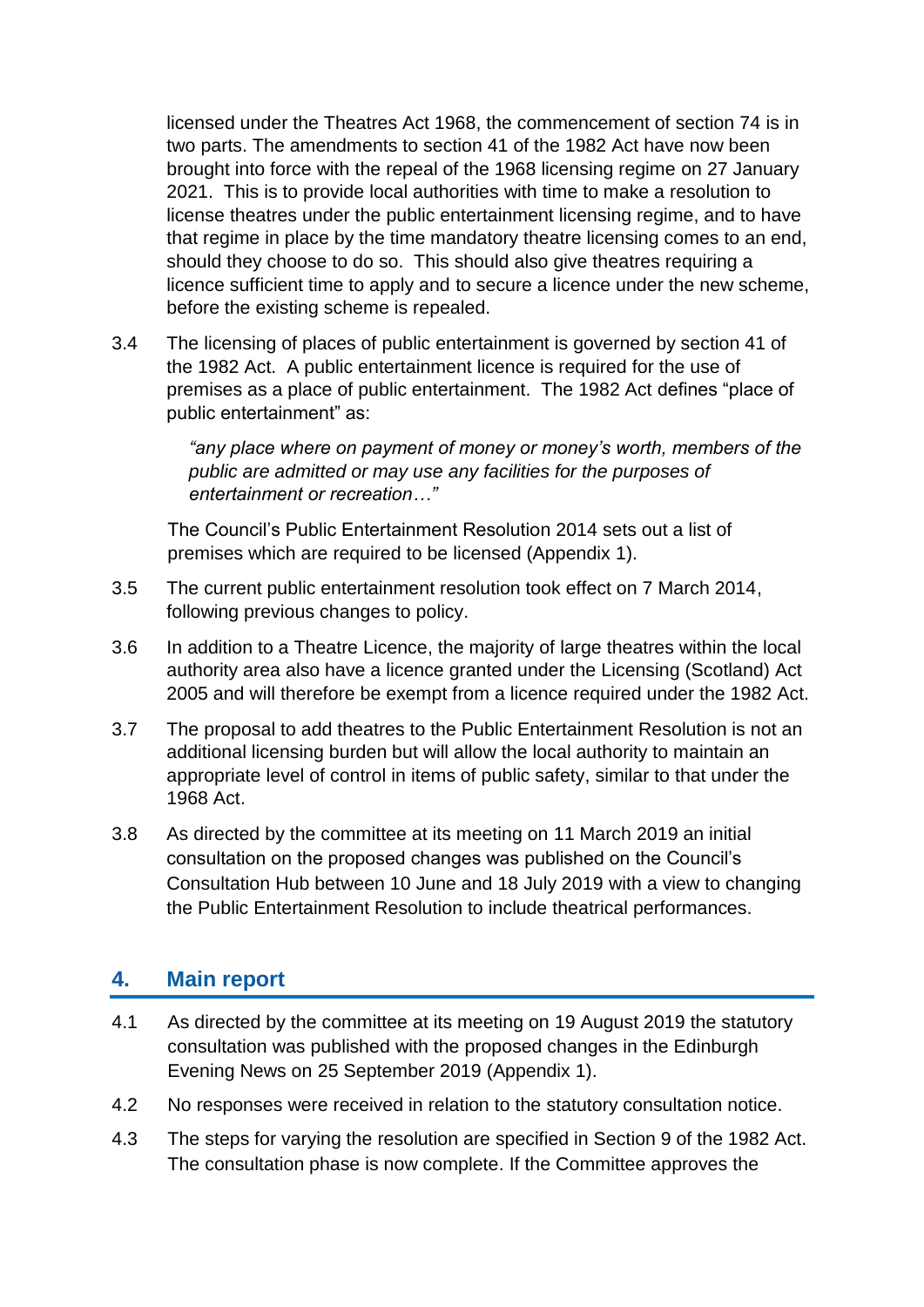proposed changes to the Resolution then the new Resolution will take effect on 27 January 2021.

- 4.4 Following the statutory consultation, it is proposed that the Committee vary its Public Entertainment Resolution to include any theatrical performances including plays, ballet, comedy and musical productions within the Council's Public Entertainment Resolution as set out in Appendix 2 and note that this will take effect on 27 January 2021.
- 4.5 It is not proposed to amend the current licence fees for Public Entertainment to include a separate criterion for Theatrical performances and from implementation on 27 January 2021 the Theatre licensing fee will be replaced by the Public Entertainment licence fee.
- 4.6 The current Theatre fees broadly mirror the fees associated with Public Entertainment Licensing, as shown in Appendix 4. With the exception of the following:
	- 4.6.1 Theatres fees were not increased on 1 April 2019 in line with other application fees in the knowledge that Licencing of Theatres was to be abolished at the start of 2021. This accounts for the slight difference between the two fees.
	- 4.6.2 There is no discount within the Theatres fee structure for community and voluntary events. Once included within the Public Entertainment fee structure, voluntary and community groups will thereafter be able to take advantage of this discount.
	- 4.6.3 The licensing fees currently include a separate fee category for street theatre. There is no specific criterion for this type of activity within the Public Entertainment licence structure. There was only one application for a Street Theatre Licence in 2019, the majority of events of a similar nature have in the past applied for Public Entertainment Licences. It is therefore not proposed to create an equivalent fee in the public entertainment fee structure.

# **5. Next Steps**

5.1 All existing Licence holders will be advised of the changes in legislation and Public Entertainment Resolution.

# **6. Financial impact**

6.1 The Council's current scale of fees for licensing applications was approved with effect from 1 April 2019. Any costs implementing policy changes will be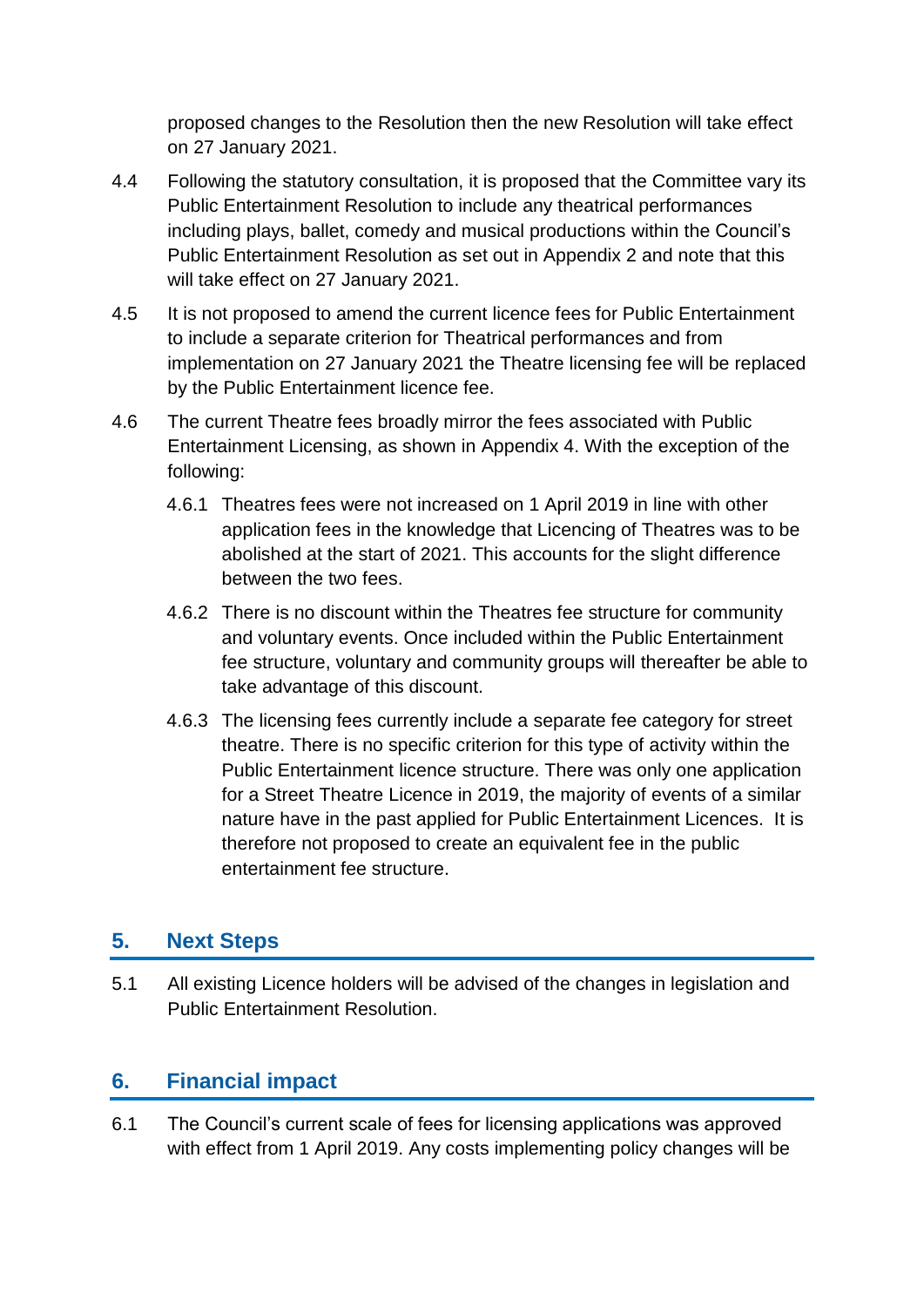contained within the current ring-fenced income generated from licence application fees.

6.2 The current fee for Theatres will no longer be applicable and the activity will fall under the current Public Entertainment Licence fees. There is expected to be a drop in licence fee income as some premises will benefit from the statutory exemption for premises holding a liquor licence.

# **7. Stakeholder/Community Impact**

- 7.1 The development of policy in respect of the licensing of theatres is part of a wider place-making role for the Council. It is essential that all the strategic aims of the Council are considered and that the revised conditions are consistent with these.
- 7.2 There is a requirement to carry out a statutory consultation as part of the resolution process and the timeline for this is outlined in Appendix 3.
- 7.3 The contents and recommendations neither contribute to, nor detract from, the delivery of the three Public Sector Equality Duties.
- 7.4 The contents and recommendations described in this report do not deliver any outcomes relating to the ten areas of rights, nor do they enhance or infringe them
- 7.5 All licence holders were written to and advised of the consultation, which commenced on 10 June and finished on 18 July 2019.
- 7.6 The statutory consultation notice was published with the proposed changes in the Edinburgh Evening News on 25 September 2019.

# **8. Background reading/external references**

- 8.1 Air Weapons [and Licensing \(Scotland\) Act 2015 –](https://democracy.edinburgh.gov.uk/Data/Regulatory%20Committee/20190311/Agenda/item_71_-_air_weapons_and_licensing_scotland_act_2015_-_repeal_of_theatres_act_1968pdf.pdf) Repeal of Theatres Act [1968](https://democracy.edinburgh.gov.uk/Data/Regulatory%20Committee/20190311/Agenda/item_71_-_air_weapons_and_licensing_scotland_act_2015_-_repeal_of_theatres_act_1968pdf.pdf) report to Regulatory Committee on 11 March 2019.
- 8.2 [Air Weapons and Licensing \(Scotland\) Act 2015 –](https://democracy.edinburgh.gov.uk/documents/s5008/RC_Air%20Weapons%20and%20Licensing%20Scotland%20Act%202015%20-%20Repeal%20of%20Theatres%20Act%201968%20Update%20After%20Consult.pdf) Repeal of Theatres Act [1968](https://democracy.edinburgh.gov.uk/documents/s5008/RC_Air%20Weapons%20and%20Licensing%20Scotland%20Act%202015%20-%20Repeal%20of%20Theatres%20Act%201968%20Update%20After%20Consult.pdf) – Update After Initial Consultation report to Regulatory Committee on 19 August 2019

## **9. Appendices**

- 9.1 Appendix 1 Edinburgh Evening News Statutory Notice
- 9.2 Appendix 2 The Council's Public Entertainment Draft Resolution 2020
- 9.3 Appendix 3 Implementation timeline
- 9.4 Appendix 4 Fees table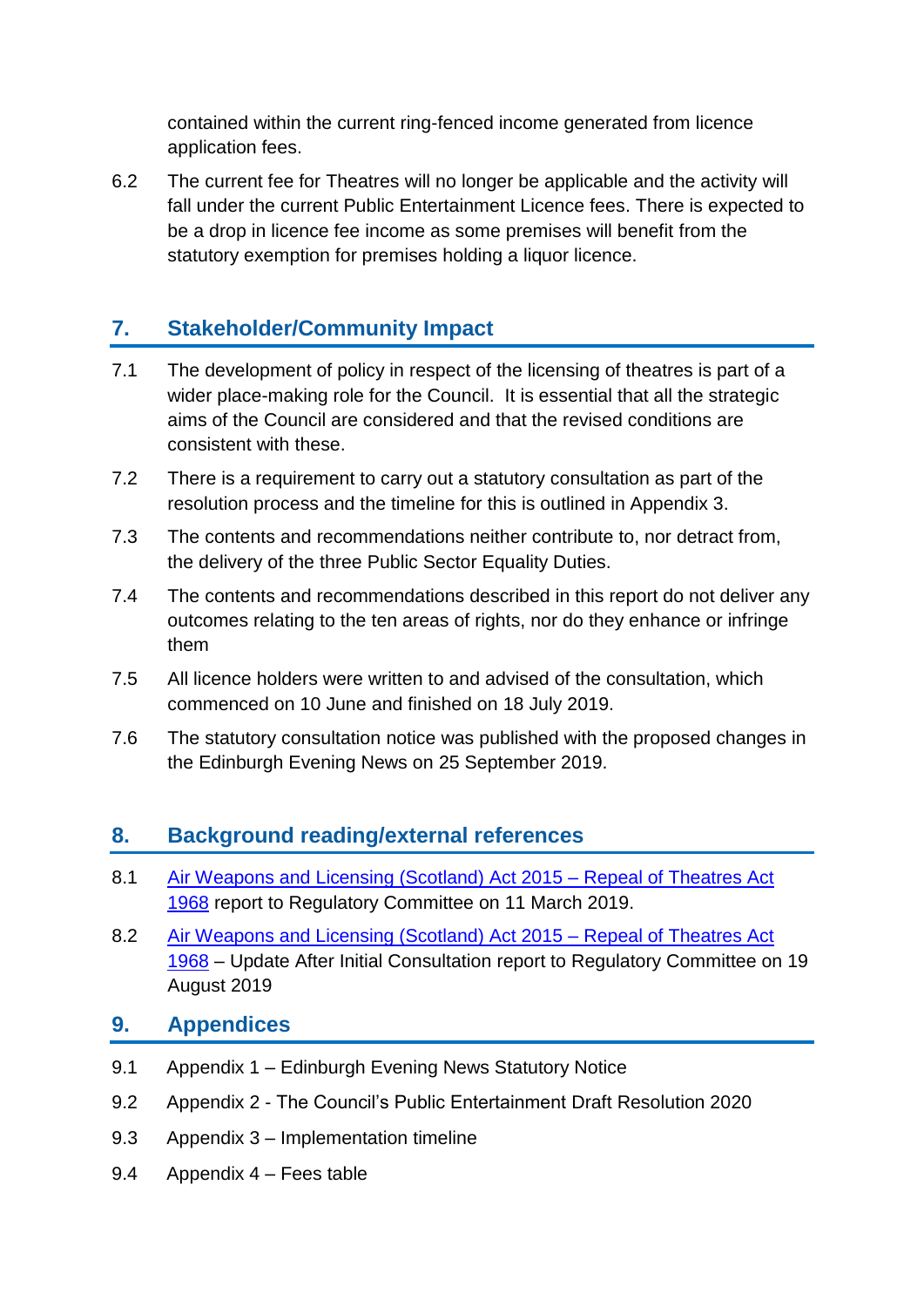#### **Edinburgh Evening News Statutory Notice <b>Appendix 1** Appendix 1

#### **THE CITY OF EDINBURGH COUNCIL CIVIC GOVERNMENT (SCOTLAND) ACT 1982 ("the Act") VARIATION OF PUBLIC ENTERTAINMENT RESOLUTION**

On 19 August 2019 the City of Edinburgh Council's Regulatory Committee ('the committee') agreed to advertise its intention to vary the Council's existing Public Entertainment Resolution (dated 7 March 2014).

Having carried out appropriate consultations on the following variation, the committee proposes to amend its current Public Entertainment Licence Resolution ('the 2014 Resolution') by means of the following:

To issue the City of Edinburgh Council's Public Entertainment Resolution, to amend the categories of premises which are required to be licensed, by:-

(a) Expanding the category specified in the 2014 Resolution relating Theatrical performances, to include any theatrical performances including plays, ballet, comedy and musical productions.

The Resolution comes into effect from 27 January 2021, following which it will be an offence under section 7 of the Act to do without a licence what is specified below as requiring to be licensed.

Any objections or representations to this proposal should be lodged in writing with the Licensing Manager, The City of Edinburgh Council, City Chambers, Level 10, 329 High Street, Edinburgh, EH1 1YJ or by email to [licensing@edinburgh.gov.uk,](mailto:licensing@edinburgh.gov.uk) no later than 28 days after the date of this advertisement.

#### **THE CITY OF EDINBURGH PUBLIC ENTERTAINMENT RESOLUTION - DRAFT**

The City of Edinburgh Council, in exercise of its powers in terms of sections 9 and 41 of the Act, hereby makes the following resolution:-

(1) Section 41 of the Act relating to Public Entertainment shall continue to have effect throughout the Council's area.

(2) Subject to the terms of the Act, a Public Entertainment licence shall be required for the use of the premises specified in (3) below as places of Public Entertainment as from 27 January 2021

(3) Subject to paragraphs (4) and (5) below, the premises in the Council's area which require to be licensed under the Resolution are as follows:

- (a) Billiard, snooker and pool halls
- (b) Premises used for circuses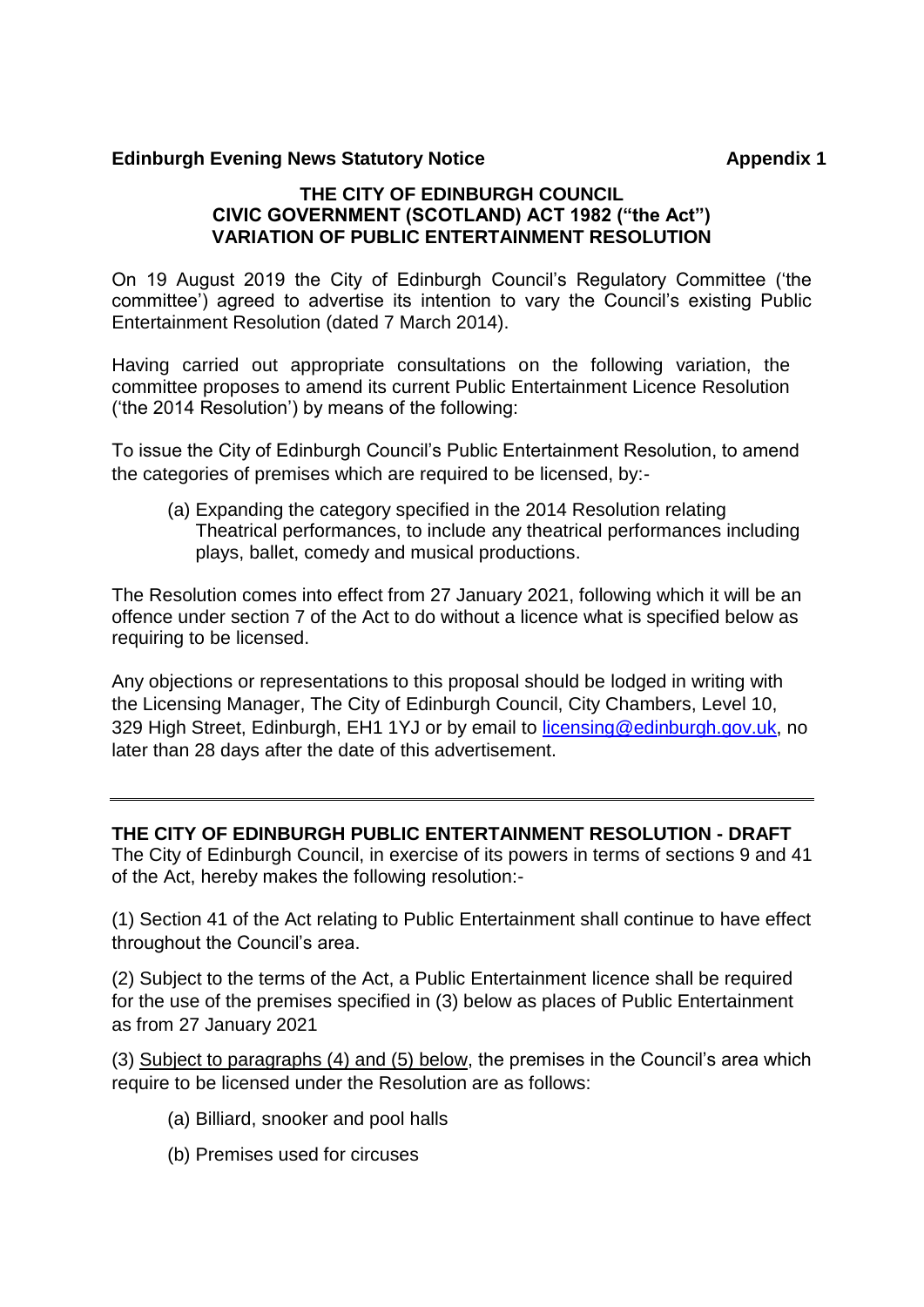(c) Premises used for firework displays

(d) Premises used as sun-tan centres

(e) Premises used for laser displays and games

(f) Premises used for performing animals

(g) Premises used for video machine arcades, Amusement Devices (including rides or machines or other such equipment including stalls, tents, booths or structures), which are installed or erected and operated for or in connection with the amusement or entertainment to the public, including without prejudice to the foregoing generality bouncy castles, carousels and bungee jumping and bungee running equipment

(h) Premises used for paintball games

(i) Premises used for the performance of music (whether live, recorded or amplified), any other concert venue, any rave or dance event.

(j) Premises used for any theatrical performances including plays, ballet, comedy and musical productions.

(k) Premises used for go-carting, off road driving courses or similar or any facility where the operator provides access to vehicles for entertainment purposes. Does not include the provision of vehicles as part of learner driver tuition.

- (l) Premises used for exhibitions
- (m) Premises used as gymnasiums

(4) BUT excluding the following places where **(a) where members of the public are admitted or may use any facilities for the purposes of entertainment or recreation without payment of money or money's worth and (b) the capacity does not exceed 500 persons:** 

(a) premises used for functions held by charitable, religious, youth, sporting, community, political or similar organisations;

(b) premises used for exhibitions of art work;

(c) premises in which live music is being provided incidentally to the main purpose or use of the premises where that main purpose or use is not as a place of public entertainment.

(5) and additionally **excluding the following places where (a) members of the public are admitted or may use any facilities for the purposes of entertainment and (b) the capacity does not exceed 250 persons**:

(a) Premises used for functions or events by any charity, religious, community or political group or any similar non-commercial organisation.

#### **Paul Lawrence,**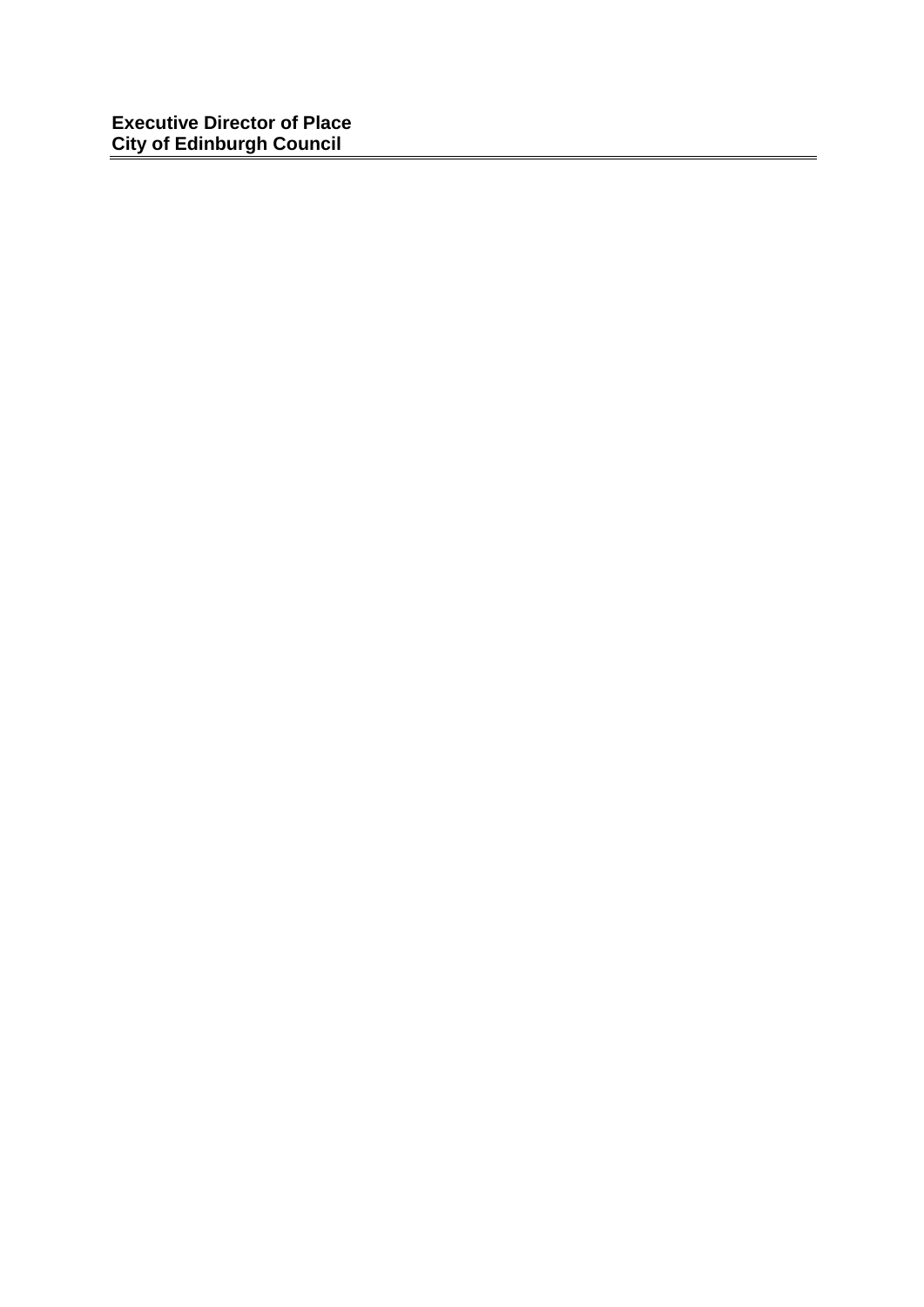### **The Council's Public Entertainment Draft Resolution 2020**

## **THE CITY OF EDINBURGH PUBLIC ENTERTAINMENT RESOLUTION**

The City of Edinburgh Council, in exercise of its powers in terms of sections 9 and 41 of the Act, hereby makes the following resolution:-

(1) Section 41 of the Act relating to Public Entertainment shall continue to have effect throughout the Council's area.

(2) Subject to the terms of the Act, a Public Entertainment licence shall be required for the use of the premises specified in (3) below as places of Public Entertainment as from 27 January 2021

(3) Subject to paragraphs (4) and (5) below, the premises in the Council's area which require to be licensed under the Resolution are as follows:

- (a) Billiard, snooker and pool halls
- (b) Premises used for circuses
- (c) Premises used for firework displays
- (d) Premises used as sun-tan centres
- (e) Premises used for laser displays and games
- (f) Premises used for performing animals

(g) Premises used for video machine arcades, Amusement Devices (including rides or machines or other such equipment including stalls, tents, booths or structures), which are installed or erected and operated for or in connection with the amusement or entertainment to the public, including without prejudice to the foregoing generality bouncy castles, carousels and bungee jumping and bungee running equipment

(h) Premises used for paintball games

(i) Premises used for the performance of music (whether live, recorded or amplified), any other concert venue, any rave or dance event.

(j) Premises used for any theatrical performances including plays, ballet, comedy and musical productions.

(k) Premises used for go-carting, off road driving courses or similar or any facility where the operator provides access to vehicles for entertainment purposes. Does not include the provision of vehicles as part of learner driver tuition.

- (l) Premises used for exhibitions
- (m) Premises used as gymnasiums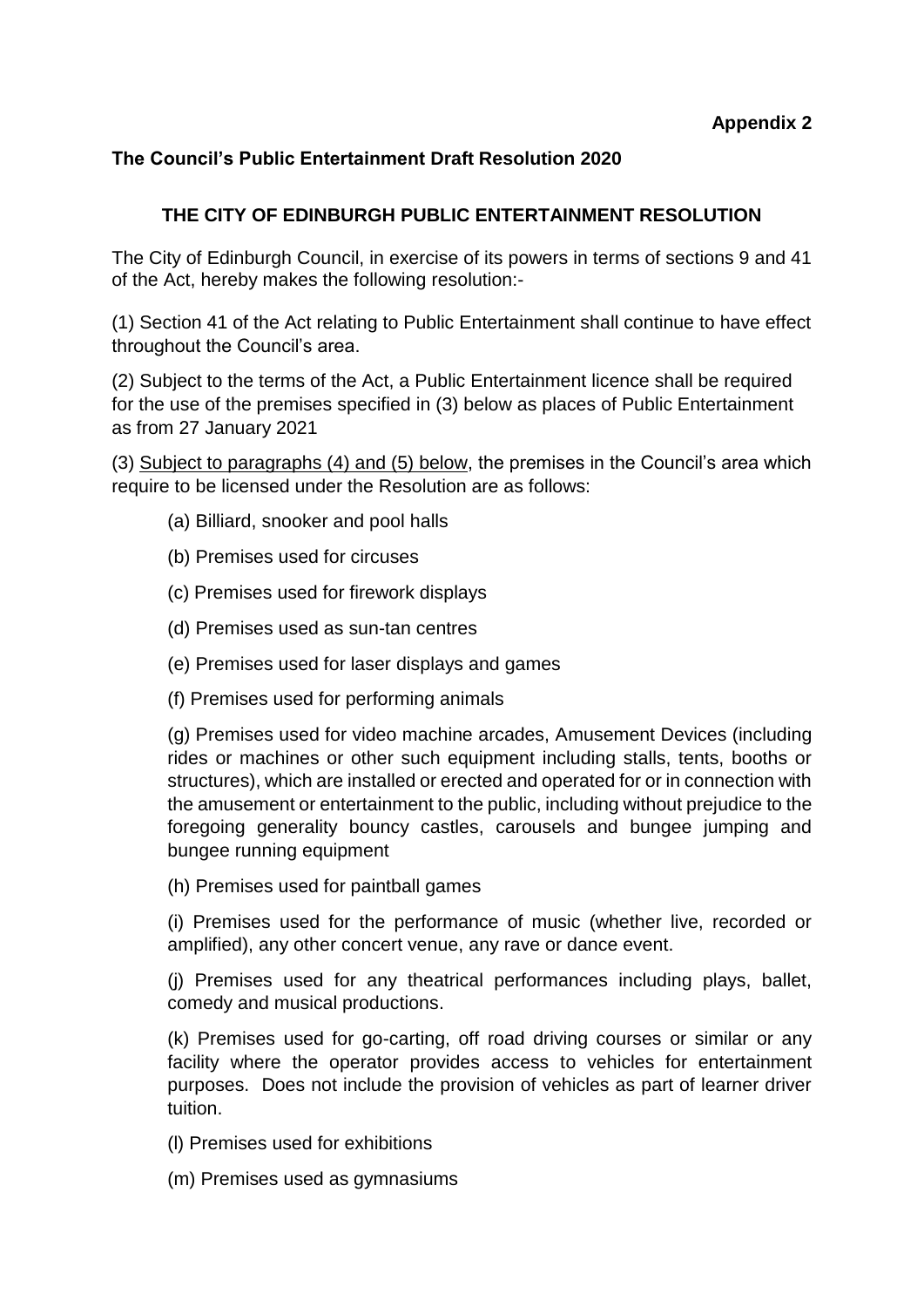(4) BUT excluding the following places where **(a) where members of the public are admitted or may use any facilities for the purposes of entertainment or recreation without payment of money or money's worth and (b) the capacity does not exceed 500 persons:** 

(a) premises used for functions held by charitable, religious, youth, sporting, community, political or similar organisations;

(b) premises used for exhibitions of art work;

(c) premises in which live music is being provided incidentally to the main purpose or use of the premises where that main purpose or use is not as a place of public entertainment.

(5) and additionally **excluding the following places where (a) members of the public are admitted or may use any facilities for the purposes of entertainment and (b) the capacity does not exceed 250 persons**:

(a) Premises used for functions or events by any charity, religious, community or political group or any similar non-commercial organisation.

**Paul Lawrence, Executive Director of Place City of Edinburgh Council**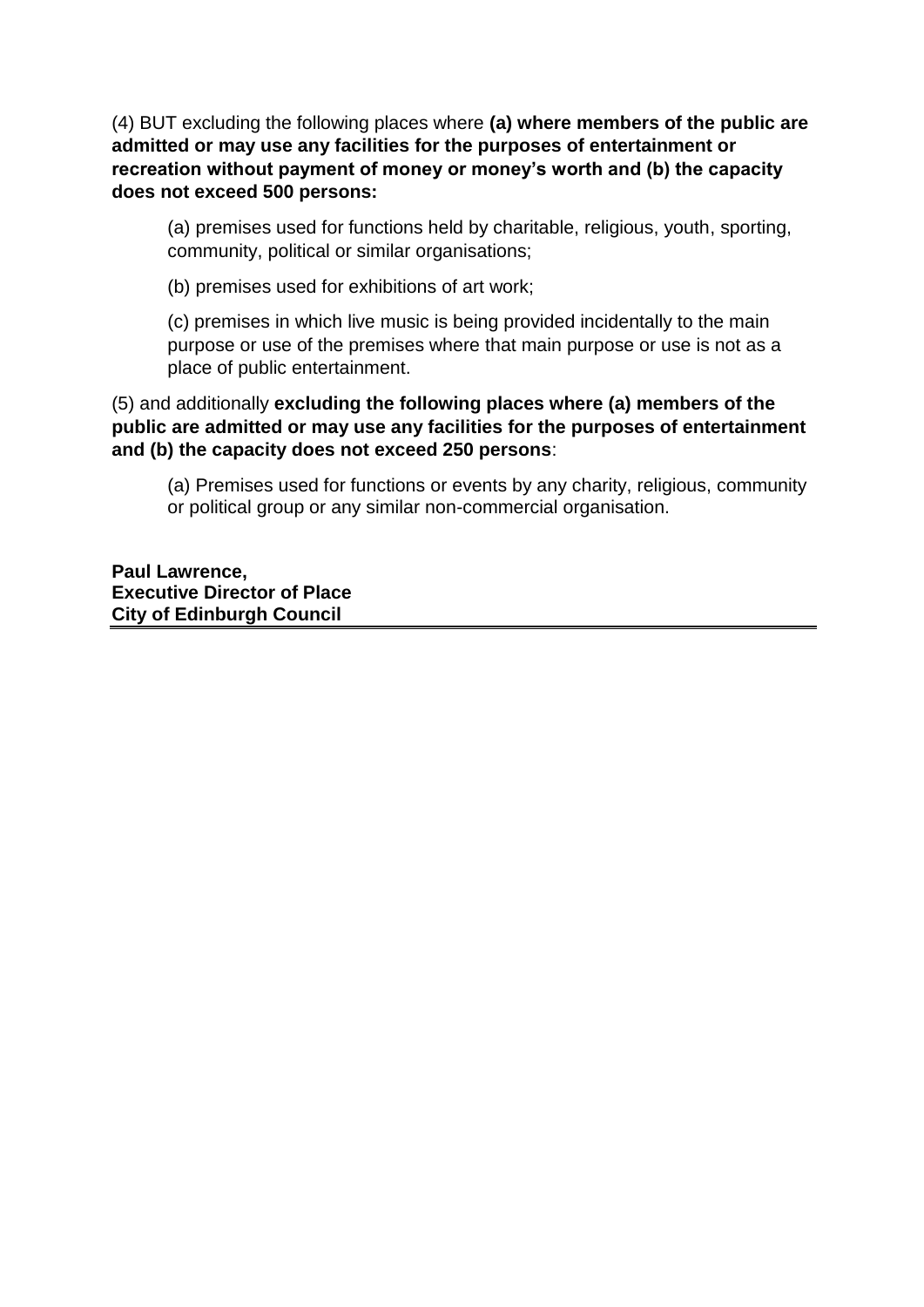#### **Implementation timeline**

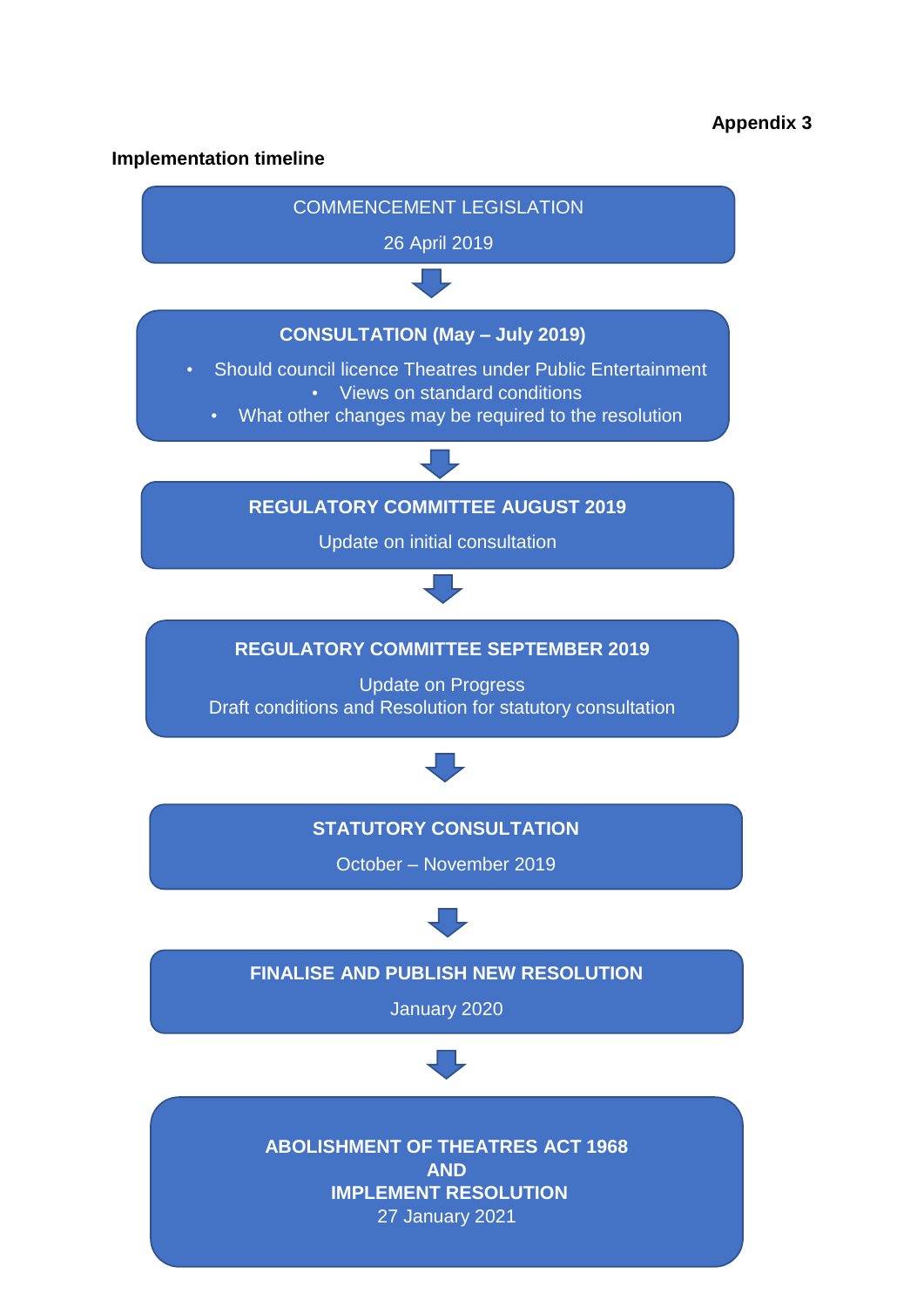## **Fees table**

| <b>Public Entertainment Licence Fees</b>                             |                                                    | <b>Theatres Licence Fees</b>                   |                                                                 |
|----------------------------------------------------------------------|----------------------------------------------------|------------------------------------------------|-----------------------------------------------------------------|
| Capacity $1 - 200$                                                   | £1066 $-$ 1 year new or<br>temporary up to 28 days | Commercial operation -<br>capacity $1 - 200$   | $E955 - 1$ year new or<br>temporary up to 28 days               |
| Capacity $1 - 200$<br>inc late application surcharge to 28 days      | E1276 – temporary up                               |                                                |                                                                 |
| Capacity $1 - 200$                                                   | £863 – 1 year renewal                              | Commercial operation -<br>capacity 1 - 200     | $\vert$ £776 – 1 year renewal                                   |
| Capacity 201 - 1000                                                  | £1594 $-$ 1 year new or<br>temporary up to 28 days | Commercial operation -<br>capacity 201 - 1,000 | $\text{\pounds}1432 - 1$ year new or<br>temporary up to 28 days |
| Capacity 201 - 1000<br>inc late application surcharge $ $ to 28 days | $\vert$ £1913 – temporary up                       |                                                |                                                                 |
| Capacity 201 - 1000                                                  | $\pm 1066 - 1$ year renewal                        | Commercial operation -<br>capacity 201 - 1,000 | $E955 - 1$ year renewal                                         |
| Capacity 1001 - 5000                                                 | £3197 $-$ 1 year new or<br>temporary up to 28 days | Commercial operation -<br>capacity $> 1,000$   | $\textsf{E}2866 - 1$ year new or<br>temporary up to 28 days     |
| Capacity 1001 - 5000<br>inc late application surcharge to 28 days    | £3837 – temporary up                               |                                                |                                                                 |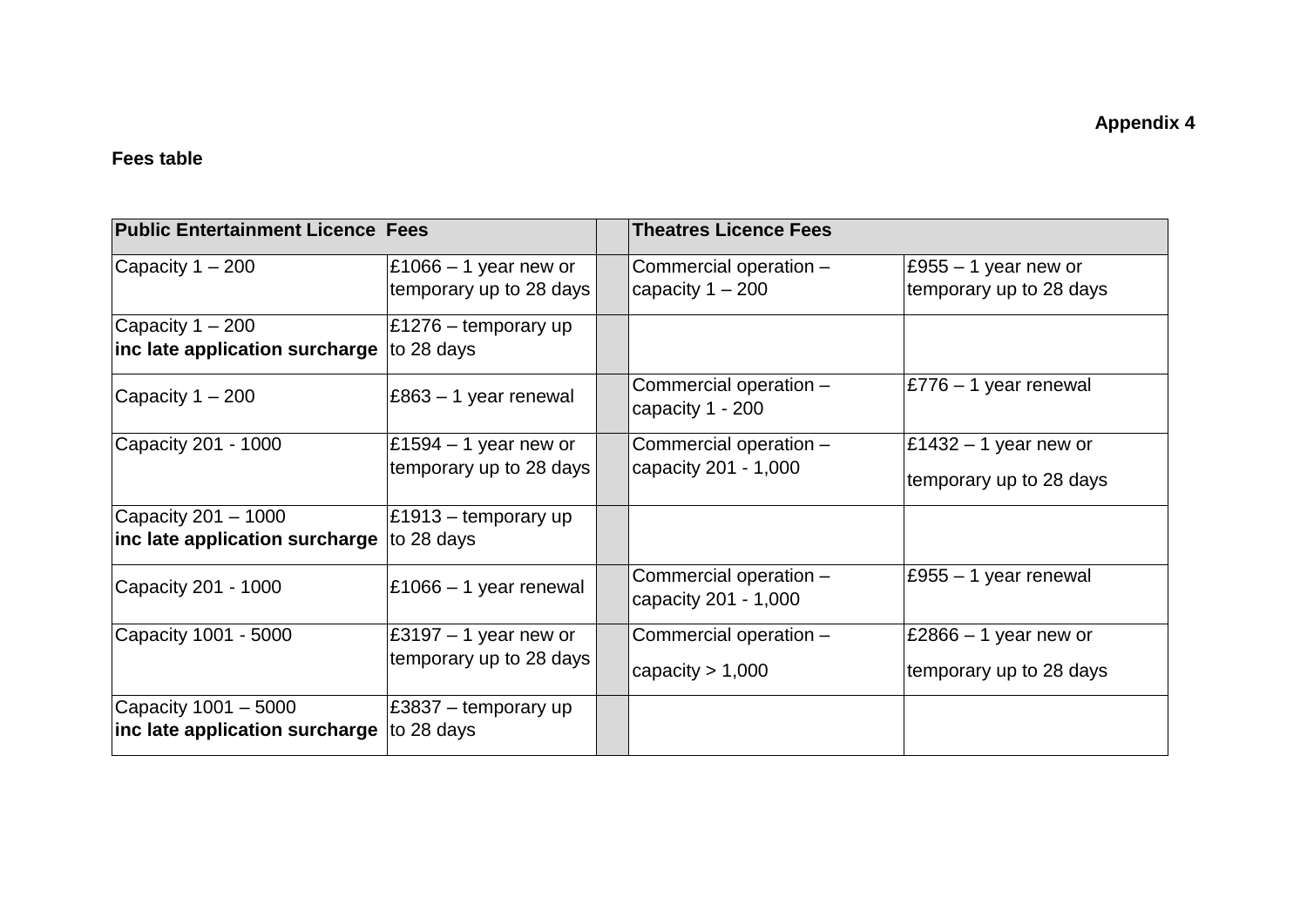| Capacity 1001 - 5000                                                 | $\vert$ £2129 – 1 year renewal                            | Commercial operation - capacity $\frac{1}{2}$ 1911 – 1 year renewal<br>> 1,000 |                           |
|----------------------------------------------------------------------|-----------------------------------------------------------|--------------------------------------------------------------------------------|---------------------------|
| Capacity 5,001 - 10,000                                              | £6395 - 1 year new or<br>temporary up to 28 days          |                                                                                |                           |
| Capacity 5,001 - 10,000<br>inc late application surcharge to 28 days | £7660 – temporary up                                      |                                                                                |                           |
|                                                                      |                                                           |                                                                                |                           |
| Capacity 5,001 - 10,000                                              | $\text{\pounds}4257 - 1$ year renewal                     |                                                                                |                           |
| Capacity 10001 - 15,000                                              | $\vert$ £10387 – 1 year new or<br>temporary up to 28 days |                                                                                |                           |
| Capacity 10001 - 15,000                                              | $\vert$ £12459 – temporary up                             |                                                                                |                           |
| inc late application surcharge $ $ to 28 days                        |                                                           |                                                                                |                           |
| Capacity 10001 - 15,000                                              | $\,$ £7788 – 1 year renewal                               |                                                                                |                           |
| Capacity $> 15000$                                                   | $\vert$ £13433 – 1 year new or<br>temporary up to 28 days |                                                                                |                           |
| Capacity $> 15000$                                                   | $\text{\pounds}16124 - \text{temporary up}$               |                                                                                |                           |
| inc late application surcharge $ $ to 28 days                        |                                                           |                                                                                |                           |
| Capacity > 15000                                                     | £10074 – 1 year<br>renewal                                |                                                                                |                           |
|                                                                      |                                                           | <b>Street Theatre</b>                                                          | £46 – per event/per day   |
|                                                                      |                                                           | <b>Street Theatre</b><br>inc late application surcharge                        | £56 $-$ per event/per day |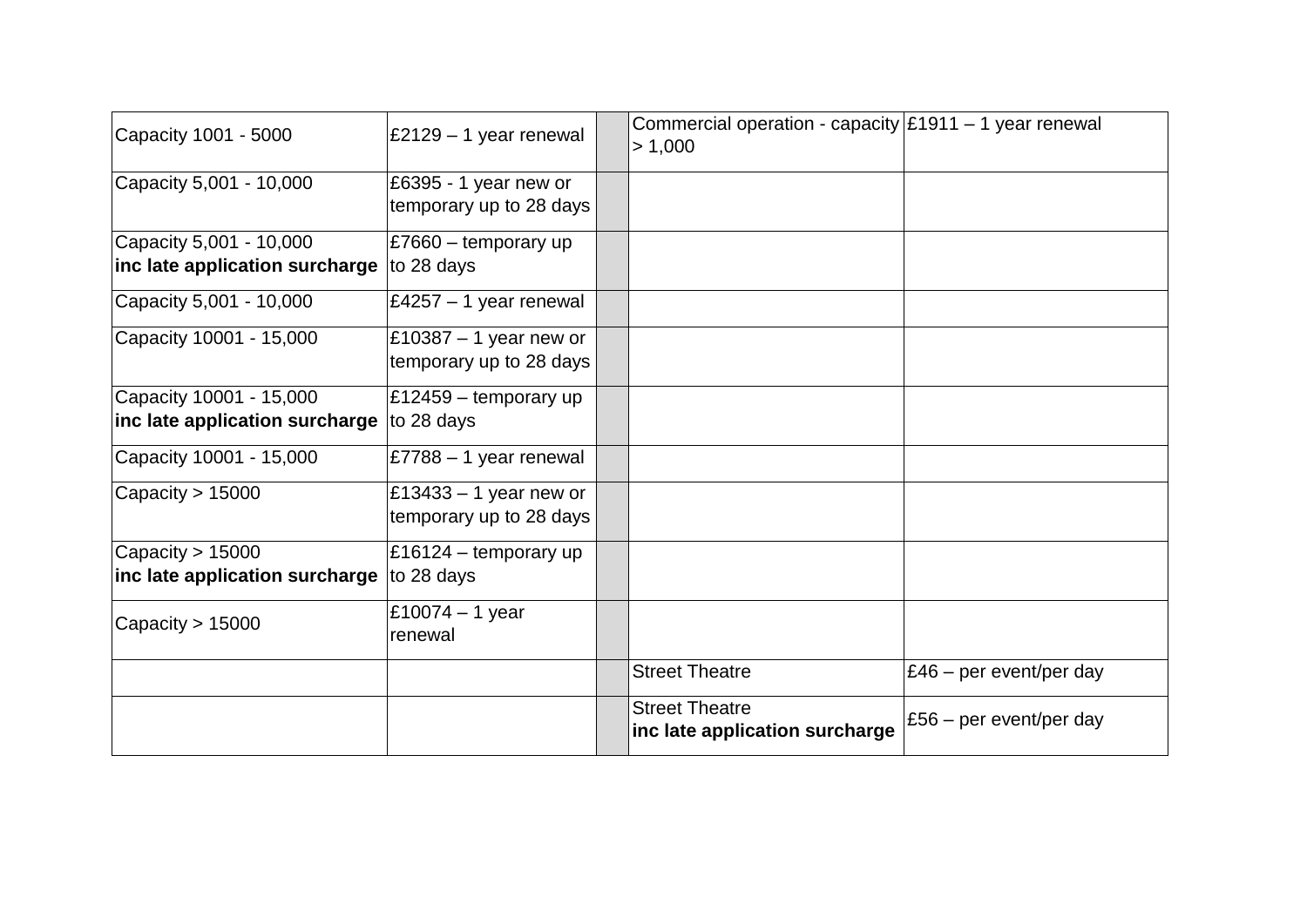| <b>PUBLIC ENTERTAINMENT</b> – Variation to an existing<br>licence        |        | <b>THEATRE</b> - Variation to an existing licence                |       |
|--------------------------------------------------------------------------|--------|------------------------------------------------------------------|-------|
| Change to capacity $> 15,000$                                            | £13455 |                                                                  |       |
| Change to capacity $> 15,000$<br>inc late application surcharge          | £16145 |                                                                  |       |
| Change to capacity $> 10,001$ to 15000                                   | £10400 |                                                                  |       |
| Change to capacity $> 10,001$ to 15000<br>inc late application surcharge | £12479 |                                                                  |       |
| Change to capacity 5,001 - 10,000                                        | £6395  |                                                                  |       |
| Change to capacity 5,001 - 10,000 -<br>inc late application surcharge    | £7674  |                                                                  |       |
| Change to capacity 1,001 - 5,000                                         | £3198  | Change to capacity $> 1,000$                                     | £2866 |
| Change to capacity 1,001 - 5,000 - inc<br>late application surcharge     | £3837  | Change to capacity $> 1,000$<br>inc late application surcharge   | £3339 |
| Change to capacity 201 - 1,000                                           | £1609  | Change to capacity 201 - 1,000                                   | £1432 |
| Change to capacity 201 - 1,000 - inc<br>late application surcharge       | £1931  | Change to capacity 201 - 1,000<br>inc late application surcharge | £1669 |
| Change to capacity 1 - 200                                               | £1066  | Change to capacity 1 - 200                                       | £955  |
| Change to capacity $1 - 200$ - inc late<br>application surcharge         | £1278  | Change to capacity $1 - 200$<br>inc late application surcharge   | £1112 |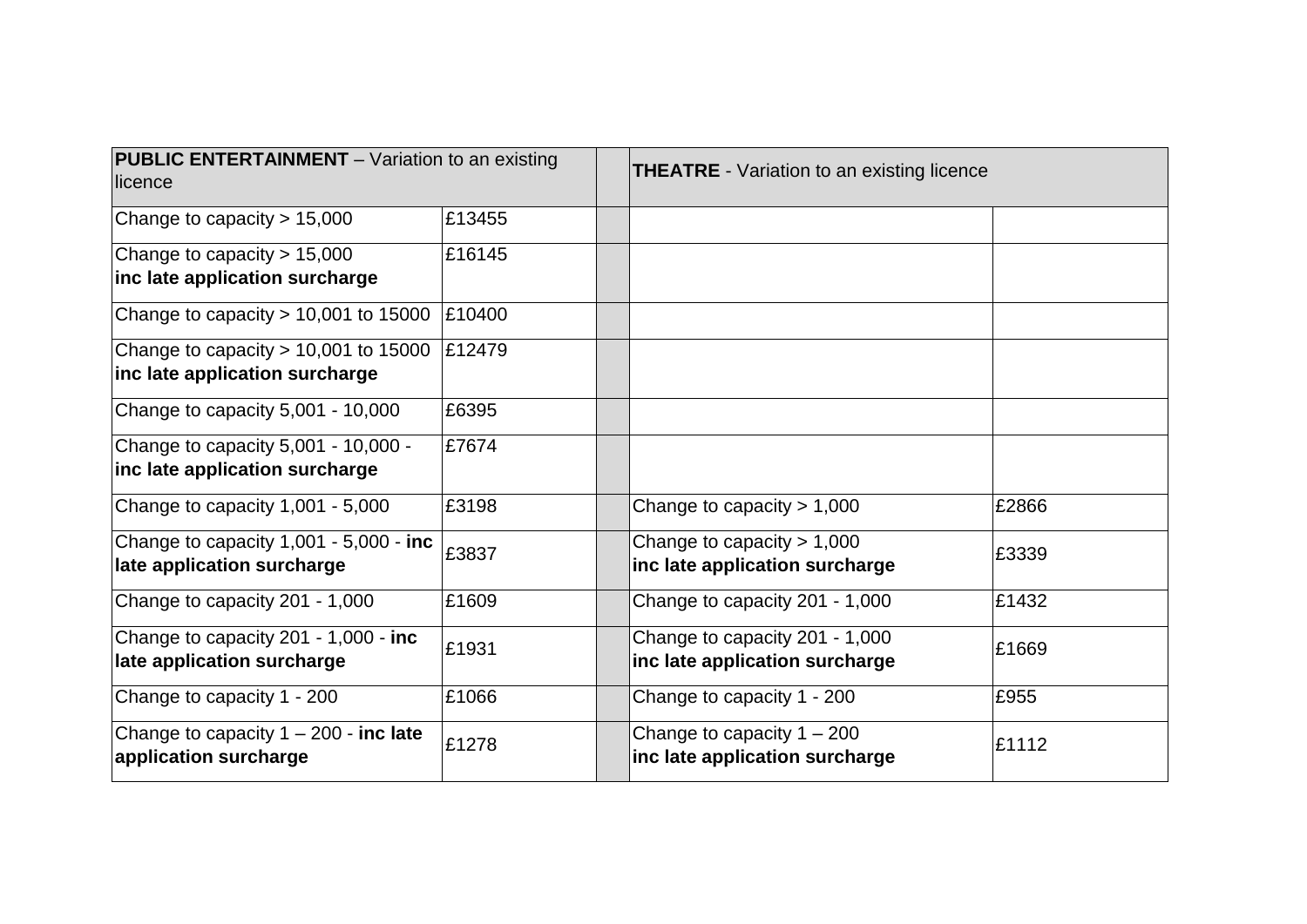| Variation other than a capacity<br>lincrease                                                                                                                                                                                                                                                                                  | £118              | Variation other than capacity increase                                                                                                                                                                                                                                                                         | £118             |
|-------------------------------------------------------------------------------------------------------------------------------------------------------------------------------------------------------------------------------------------------------------------------------------------------------------------------------|-------------------|----------------------------------------------------------------------------------------------------------------------------------------------------------------------------------------------------------------------------------------------------------------------------------------------------------------|------------------|
| Live animal supplement *                                                                                                                                                                                                                                                                                                      | £224 – per event  | Live animal supplement *                                                                                                                                                                                                                                                                                       | £224 – per event |
| *any application that involves a vet inspection will be<br>charged the full cost of that inspection in addition to the<br>licence application fee                                                                                                                                                                             |                   | *any application that involves a vet inspection will be charged<br>the full cost of that inspection in addition to the licence<br>application fee                                                                                                                                                              |                  |
| <b>Hypnotism supplement</b>                                                                                                                                                                                                                                                                                                   | £224 – per event  |                                                                                                                                                                                                                                                                                                                |                  |
| The fee due for an application to increase the capacity of<br>an existing public entertainment licence will comprise of<br>the difference between (a) the fee due for a licence with<br>the new increased capacity and (b) the fee already paid<br>for a licence with the original occupant capacity as per the<br>following; |                   | The fee due for an application to increase the capacity of an<br>existing theatre licence will comprise of the difference between<br>(a) the fee due for a licence with the new increased capacity and<br>(b) the fee already paid for a licence with the original occupant<br>capacity, as per the following; |                  |
| example<br>(a) fee due for a licence with a capacity of 350<br>(b) less the fee paid for a licence with a<br>capacity of 200                                                                                                                                                                                                  | £<br>1594<br>1066 | example<br>(a) fee due for a licence with a capacity of 350<br>(b) less the fee paid for a licence with a capacity of<br>200                                                                                                                                                                                   | £<br>1432<br>927 |
| total fee payable for application to increase<br>capacity                                                                                                                                                                                                                                                                     | £528              | total fee payable for application to increase capacity                                                                                                                                                                                                                                                         | £505             |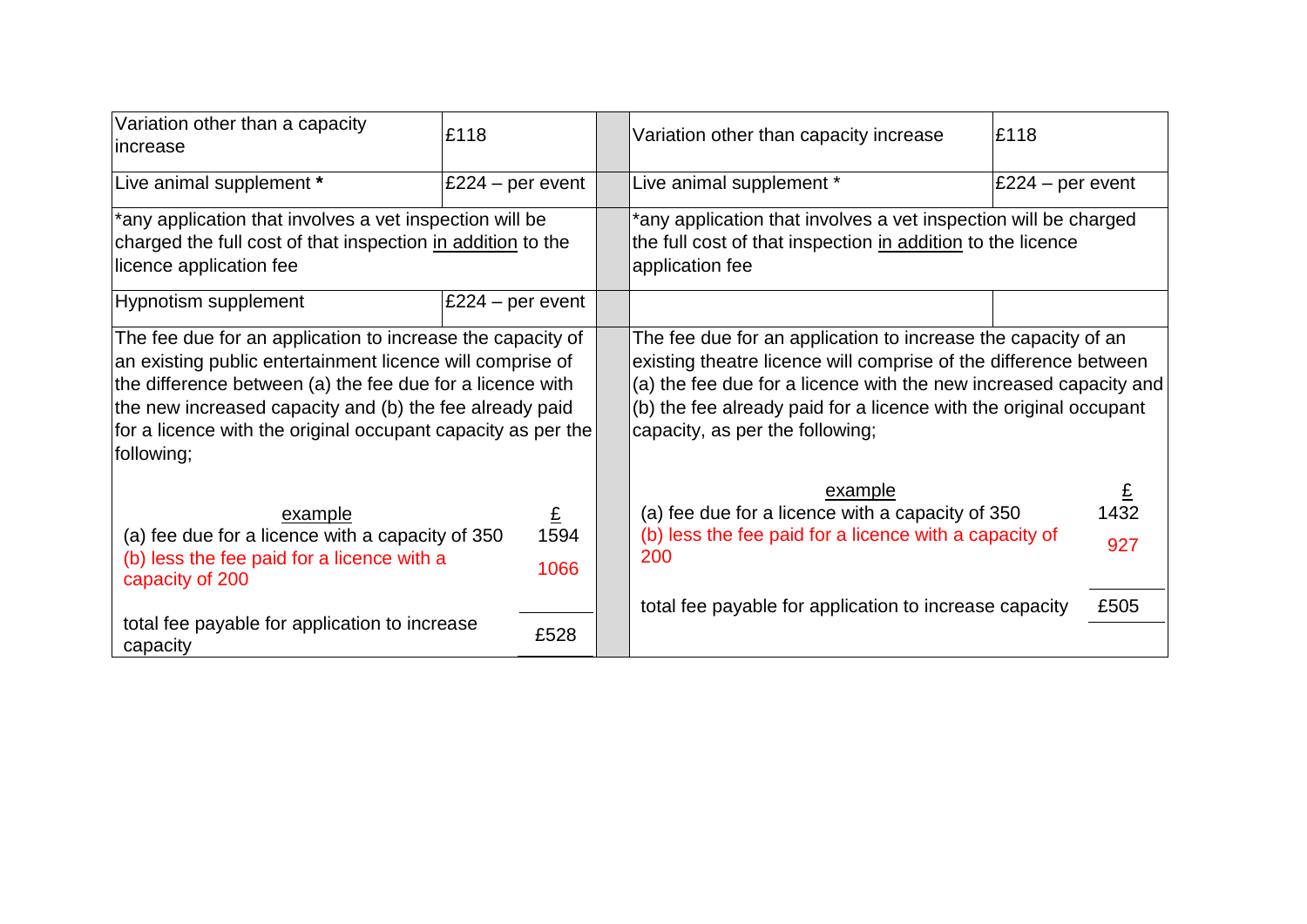| PUBLIC ENTERTAINMENT - Community/Charitable/Religious or Political Group Events      |                                                      |  |  |
|--------------------------------------------------------------------------------------|------------------------------------------------------|--|--|
| Free to enter events                                                                 |                                                      |  |  |
| capacity up to 500 - see note 5                                                      | No Fee                                               |  |  |
| capacity 501 - 2500                                                                  | $\pm 155$ – temporary up to 28 days                  |  |  |
| capacity 2501 - 5000                                                                 | $\,\mathsf{E}309$ – temporary up to 28 days          |  |  |
| capacity greater than 5000                                                           | temporary up to 28 days - 25% discount of normal fee |  |  |
| capacity 501 - 2500                                                                  | $\text{\pounds}412 - 1$ year                         |  |  |
| capacity 2501 - 5000                                                                 | $E824 - 1$ year                                      |  |  |
| capacity greater than 5000                                                           | 25% discount of normal fee - 1 year                  |  |  |
| Public Entertainment - Free to enter events                                          |                                                      |  |  |
| no public entertainment licence is required for the following 'free to enter' events |                                                      |  |  |

- Events held by a charitable, religious, youth, sporting, community, political or similar organisation (see note 1) providing the capacity **does not exceed 500 people**
- premises used for exhibitions of art work
- premises in which live music is being provided incidentally to the main purpose or use of the premises where that main purpose or use is not as a place of public entertainment.

### **Pay to enter events**

| capacity of up to 250- see note 6 | <b>No Fee</b>                                        |
|-----------------------------------|------------------------------------------------------|
| capacity $251 - 2500$             | $\pm 155$ – temporary up to 28 days                  |
| $ $ capacity 2501 - 5000          | $\,\mathsf{E}309$ – temporary up to 28 days          |
| capacity greater than 5000        | temporary up to 28 days - 25% discount of normal fee |